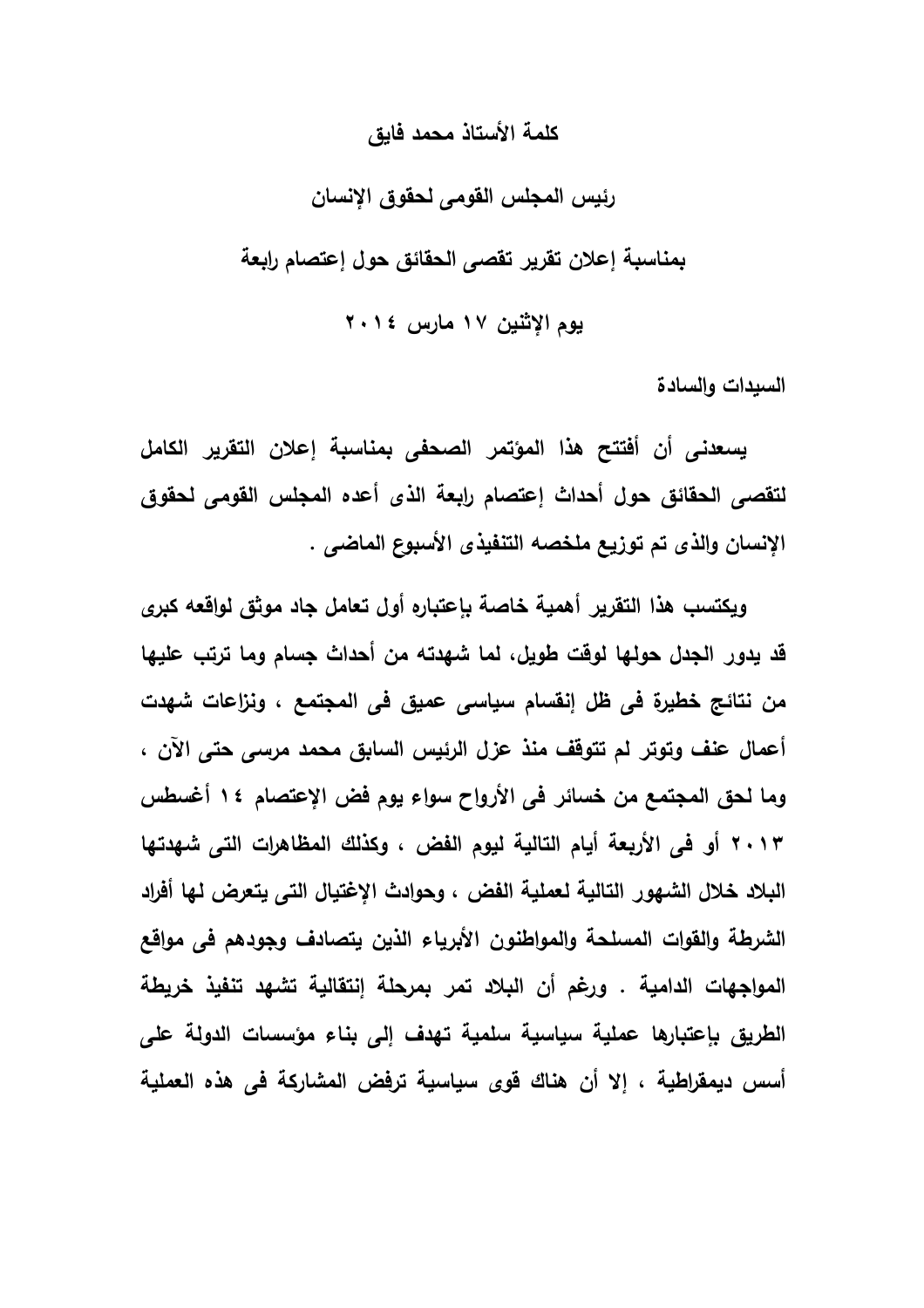وتعارضها بالقول أحياناً وبالعنف أحياناً أخرى ، في محاولة لتعطيلها عن الوصول إلى غاياتها المرجوة .

لهذا كله فإننا في المجلس القومي لحقوق الإنسان نتفهم الجدل الذي أثير حول الملخص التنفيذي بعد إعلانه ، ونتقبل الإنتقادات الموجهة إليه من أطراف الصراع السياسي القائم حالياً في البلاد و خاصة الطرف الذي نظم إعتصام رابعة وكان يستخدمه للتأثير على مستقبل هذا الصراع . ومع تفهمنا لما أثير حول الملخص التنفيذي من جدل ، وما وجه إليه من نقد ، إلا أننا نلاحظ أن الذين إنتقدوه لم يتعرضوا لمحتوياته ،ولم يقدموا ما يثبت خطأ ما عرضه من إنتهاكات ومستخلصات وتوصيات ، إنهم لم يناقشوا التقرير ، بل إكتفوا بإدانته ، ووصفه بعضهم بأنه ينحاز إلى رؤية الحكومة ولم يقدموا دليلاً واحداً على ذلك .

ويهذه المناسبة فإنه يهمني أن أؤكد من جديد أننا نعتبر هذه التقرير ملكاً للرأى العام ، وبالتالي فإننا نتقبل أي نقد يوجه إليه ، بشرط أن يتم ذلك في إطار مناقشة الوقائع الواردة به ، وعلى سبيل المثال فإننا ذكرنا أن فض الإعتصام ترتب عليه مقتل ٦٣٢ مواطنا منهم ثمانية من رجال الأمن والباقون من المشاركين في الإعتصام ، ونشرنا أسماءهم جميعاً ، ومن يشكك في هذا الرقم عليه أن يذكر الرقم الصحيح وأن يورد أسماءهم و دليله على صحة ذلك .

مثال آخر : أننا ذكرنا أن الإعتصام بدأ سلمياً ولكنه شهد عناصر مسلحة بعد بدايته ، وعرضنا لفطات فيديو لإطلاق النار من داخل الإعتصام ، ونتوقع ممن يرفض ذلك أن يقدم ما يثبت العكس ، وهو ينطبق أيضاً على الإنتهاكات التي نسبها التقرير إلى أجهزة الأمن أثناء فض الإعتصام فإننا نتوقع ردها على ملاحظاتنا .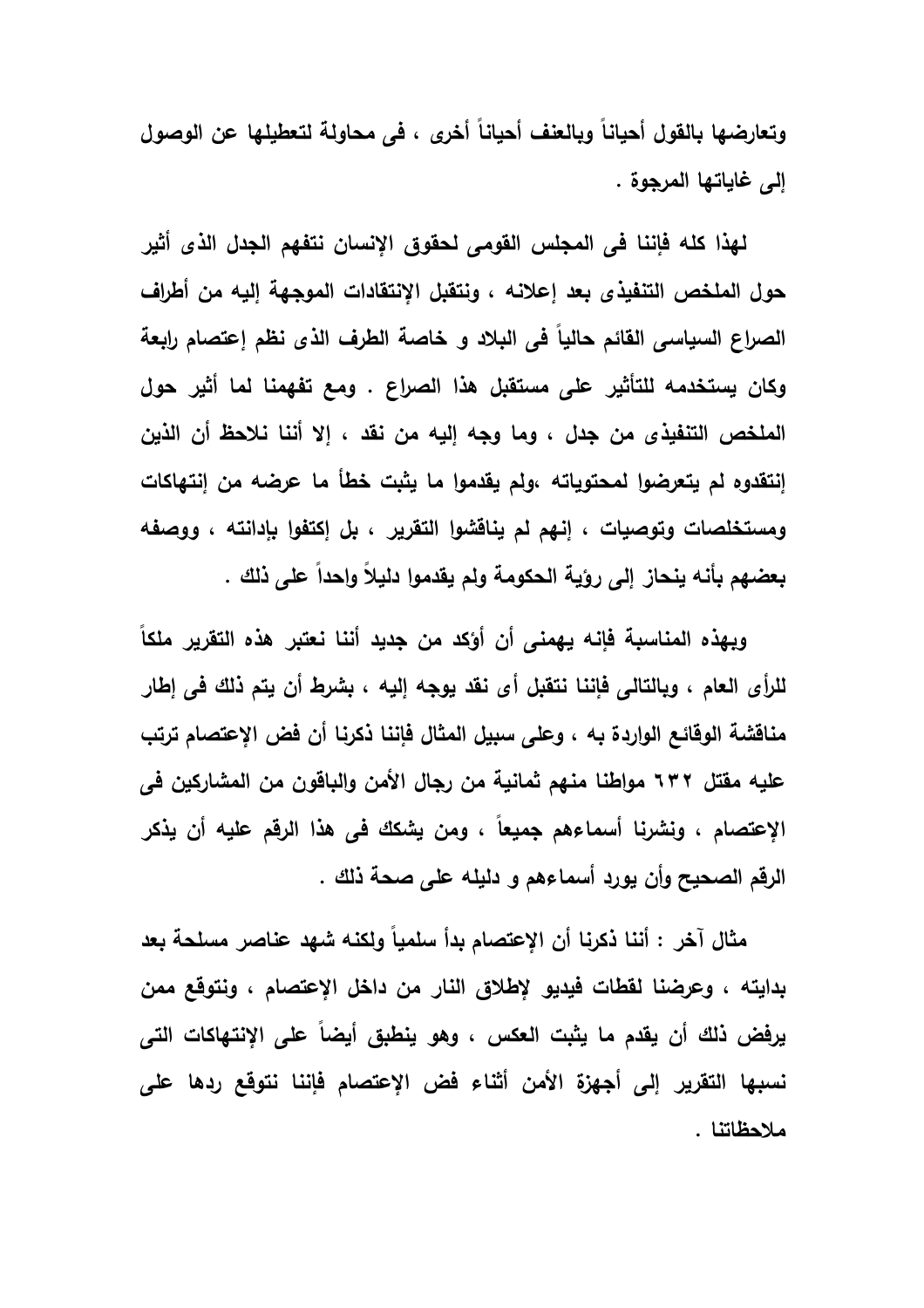السبدات والسادة

نحن نأمل أيضاً أن يحظى هذا التقرير بمناقشة جادة في وسائل الإعلام والمراكز البحثية وفي المنظمات الحقوقية ، والأحزاب والقوى السياسية ، خاصة وأنه يتضمن عرضاً وافياً لكل الجوانب الرئيسية التى يجب أن يتضمنها تقرير حقوقى يتعرض لواقعة كبرى شهدت إنتهاكات جسيمة لحقوق الإنسان سواء أثناء الإعتصام أو عملية فضه ، وستظل هذه الواقعة موضع نقاش وخلاف في المستقبل .

ويتضمن التقرير ثمانية أبواب ، تبدأ بعرض المنهجية التي إتبعتها لجنة تقصى الحقائق فى أداء عملها والجهات التى إتصلت بها للحصول على المعلومات، والإطار القانوني الدولي والمحلي الذي ينظم فض الإعتصامات والتجمعات، والسياق السياسي الذي إدى إلى الإعتصام ، وما شهده الإعتصام من تطورات منذ بدئه في ٢٨ يونيو ٢٠١٣ إلى فضه في ٤أغسطس ٢٠١٣ وما حدث من إنتهاكات أثناء الإعتصام وأثناء الفض ، والمستخلصات التى إنتهت إليها اللجنة من هذا كله ، والتوصيات التي إنتهى إليها التقرير واعتمدها المجلس القومي لحقوق الإنسان ، والتي تبدأ بالمطالبة بإجراء تحقيق قضائي مستقل في الوقائع التي تضمنها التقريرومحاسبة المسئولين عنها ، وكذلك مطالبة الحكومة بإتخاذ الإجراءات الكفيلة بمنع ممارسة العنف في المجتمع وحماية المجتمع من مخاطره ، والتوصية لدى بعض أجهزة الإعلام أن تكف عن الترويج لخطاب يحض على العنف والكراهية . كما يتضمن التقرير ملاحق تشمل الوثائق والمستندات التي إستند إليها فيما وصل إليه من إستنتاجات وييان أسماء المتوفين في الإعتصام وييان الإصابات التي سببت الوفاة ومصدر هذه البيانات .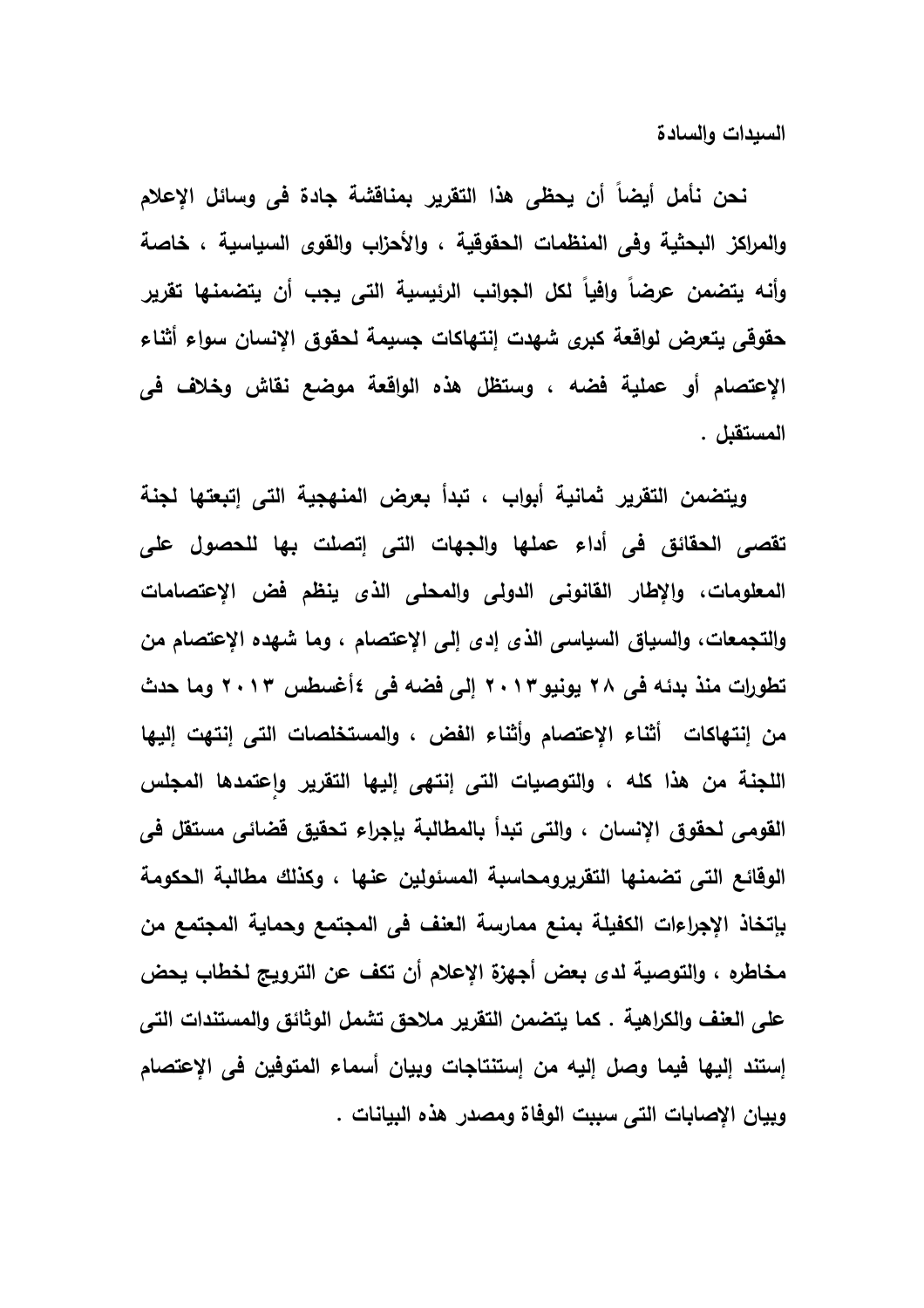وأخيراً فإنه يهمني أيها الأخوة الأعزاء .

أن أؤكد لكم أن ما أثير حول وجود إنفسام في المجلس القومي لحقوق الإنسان ليس صحيحاً بالمرة ، فالمجلس مؤسسة ديمقراطيه تضم شخصيات لها تاريخها في الدفاع عن حقوق الإنسان، ولها مكانتها في المجتمع، ولها آراؤها التي تنطلق فيها من خبرتها وتقديرها للأمور ، ومن الطبيعي أن تكون هناك آراء متعددة فى مناقشات المجلس ويتم عرضها ومناقشتها، وتنتهى المناقشات بالتصويت على هذه الآراء ويحترم الأعضاء قرار الأغلبية، وهو ما حدث بالنسبة لهذا التقرير ، فقد عرضت مسودته الأولية على المجلس، ثم عرضت مسودة ثانية تم إبداء الملاحظات عليها وتنفيذها، وتصويت المجلس بأغلبية كبيرة على إصدار التقرير بصورته الحالية ، مع كل التقدير والإحترام للرأى الذى كان يرى ألا يصدر المجلس هذا التقرير وأن نكتف*ى* بإرسال البيانات والمعلومات الت*ى* توفرت للجنة تقصى الحقائق إلى اللجنة التي شكلها السيد رئيس الجمهورية لهذا الغرض . واحترامنا كذلك لمن تحفظ على التقرير أو إعترض على إصداره . ولكن الجميع إحترم قرار المجلس ونحن جميعاً متوافقون على أن ما يجمعنا هو الدفاع عن حقوق الإنسان المصرى ، ومن حق كل واحد منا أن يكون له إجتهاده وأن يعبر عنه بكل حرية ونحتكم في النهاية إلى التصويت الديمقراطي لحسم النقاش ونحترم قرار الأغلبية . وهذا ما حدث بالنسبةلتقرير لجنة تقصى الحقائق حول سيارة الترحيلات وقسم شرطة كرداسة والإعتداء على الكنائس في عدة محافظات وقد إنتهى المجلس من إعداد هذه التقارير ويقوم أعضاء المجلس بدراستها حالياً تمهيداً لإصدارها .

هذا وقد قمنا بالفعل بإرسال نسخة من تقرير رابعة إلى السيد رئيس الجمهورية والسيد رئيس مجلس الوزراء والسيد وزير العدل والسيد وزير الداخلية